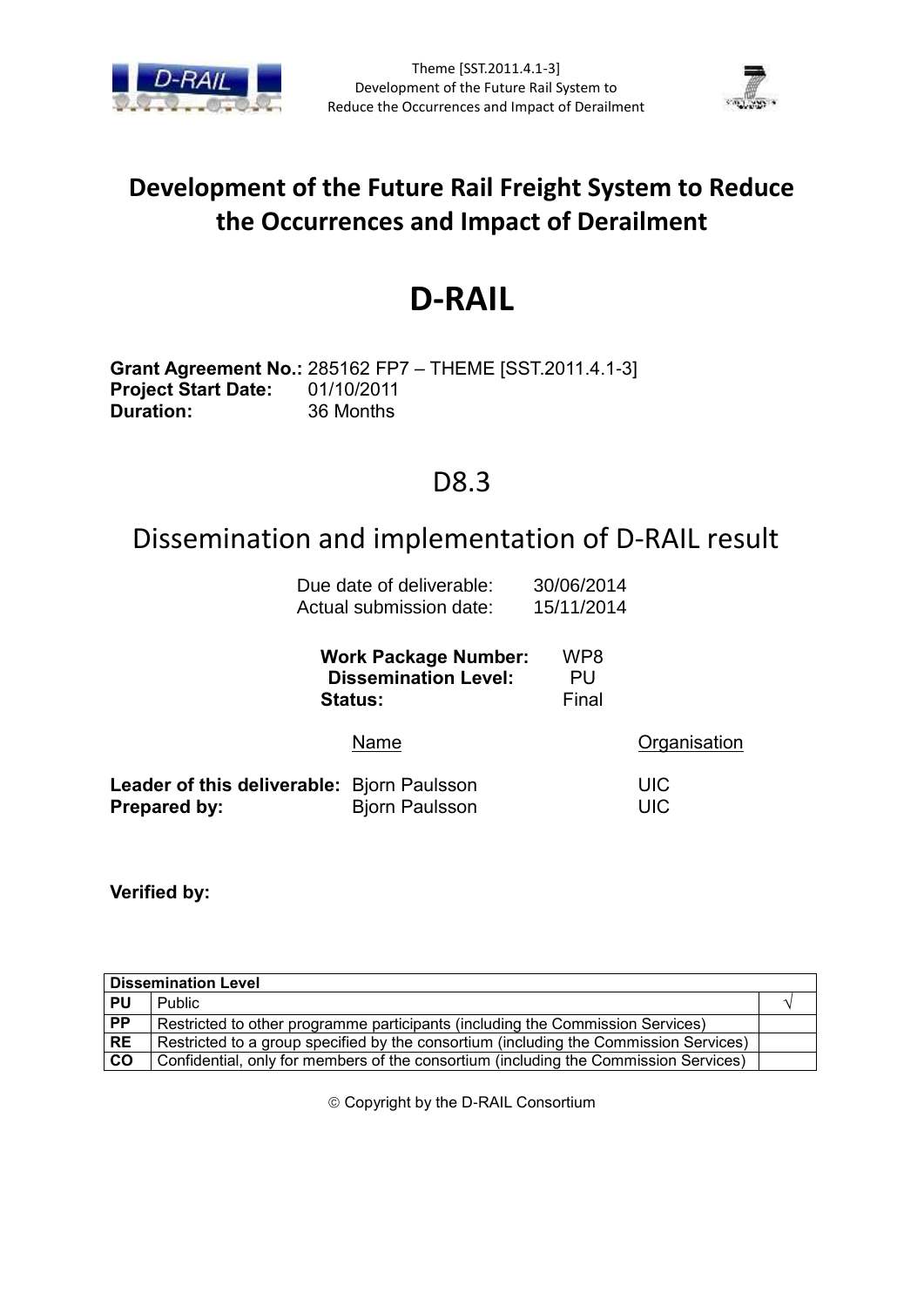## **D-RAIL consortium**

| 1.             | UNIVERSITY OF NEWCASTLE UPON TYNE                       | <b>UNEW</b>    | <b>United Kingdom</b> |
|----------------|---------------------------------------------------------|----------------|-----------------------|
| 2.             | UNION INTERNATIONALE DES CHEMINS DE<br><b>FER</b>       | <b>UIC</b>     | France                |
| 3.             | RAIL SAFETY AND STANDARDS BOARD<br><b>LIMITED</b>       | <b>RSSB</b>    | <b>United Kingdom</b> |
| 4.             | <b>TECHNISCHE UNIVERSITAET WIEN</b>                     | <b>VUT</b>     | Austria               |
| 5.             | <b>PANTEIA BV</b>                                       | <b>PANTEIA</b> | <b>Netherlands</b>    |
| 6.             | <b>CHALMERS TEKNISKA HOEGSKOLA AB</b>                   | <b>CHALM</b>   | Sweden                |
| 7 <sub>1</sub> | POLITECNICO DI MILANO                                   | <b>POLIM</b>   | Italy                 |
| 8.             | THE MANCHESTER METROPOLITAN<br><b>UNIVERSITY</b>        | <b>MMU</b>     | <b>United Kingdom</b> |
| 9.             | <b>LUCCHINI RS SPA</b>                                  | <b>LUCC</b>    | Italy                 |
| 10.            | <b>MER MEC SPA</b>                                      | <b>MERM</b>    | Italy                 |
| 11.            | <b>FAIVELEY TRANSPORT ITALIA SPA</b>                    | <b>FAIV</b>    | Italy                 |
| 12.            | <b>TELSYS GMBH</b>                                      | <b>TELS</b>    | Germany               |
| 13.            | <b>OLTIS GROUP AS</b>                                   | <b>OLT</b>     | <b>Czech Republic</b> |
| 14.            | <b>VYZKUMNY USTAV ZELEZNICNI AS</b>                     | <b>VUZ</b>     | <b>Czech Republic</b> |
| 15.            | <b>DEUTSCHE BAHN AG</b>                                 | DB             | Germany               |
| 16.            | <b>HARSCO RAIL LIMITED</b>                              | <b>HARS</b>    | <b>United Kingdom</b> |
| 17.            | SCHWEIZERISCHE BUNDESBAHNEN SBB<br>AG                   | <b>SBB</b>     | Switzerland           |
| 18.            | OBB-Infrastruktur AG                                    | <b>OBB</b>     | Austria               |
| 19.            | SOCIETE NATIONALE DES CHEMINS DE<br><b>FER FRANCAIS</b> | <b>SNCF</b>    | France                |
| 20.            | <b>TRAFIKVERKET - TRV</b>                               | <b>TRV</b>     | Sweden                |
| 21.            | UNIVERSITY OF HUDDERSFIELD                              | <b>HUD</b>     | United Kingdom        |
| 22.            | <b>FAIVELEY TRANSPORT AMIENS SA</b>                     | FT             | France                |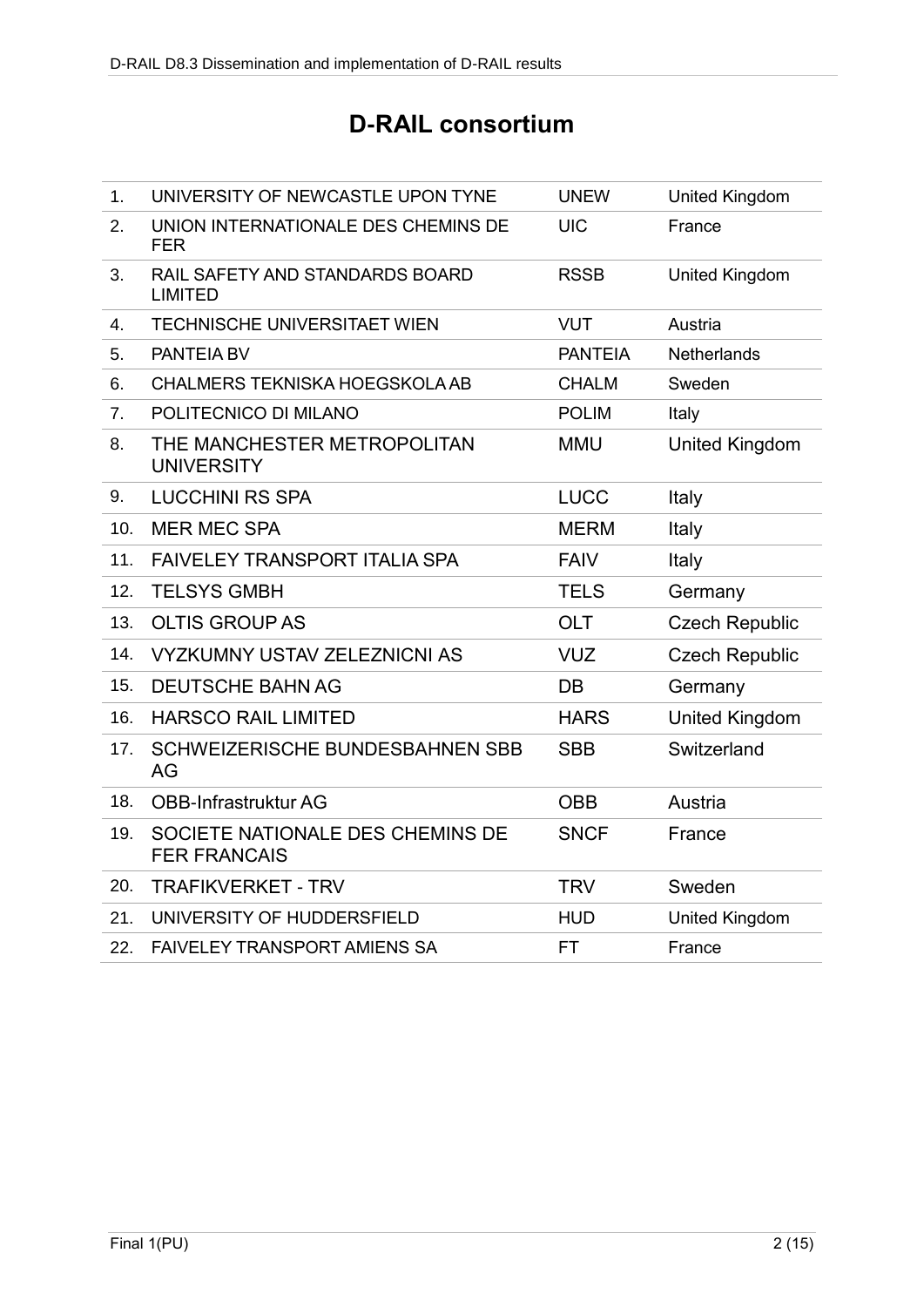## **Executive Summary**

D-RAIL's work-package 8 (WP8) covers the dissemination, training and exploitation activities of the project. WP8 is coordinated by UIC with support from University of Newcastle. A total of 5 partners contribute to the activities in this work-package. All dissemination has been approved by partners to ensure that commitments have been fulfilled and that confidential information has been protected. D-RAIL is also an open EU-project in the sense that the majority of the deliverables are public.

In summary, WP8 objectives have been to ensure that the technical and scientific objectives and results of D-RAIL have a real impact in the railway world. Detailed plans are therefore required in order to implement the necessary steps and specific actions outlined in deliverable D8.2.

Dissemination has been carried out as a driver process. Workshops and dedicated presentations have in several cases been presented to standardisation bodies and also targeted towards groups existing under the UIC umbrella such as TEG (Track Expert Group), PoSE (Panel of Structural Experts) and TTIG (Train Track Interaction Group). ERA had considerable influence over the D-Rail proposal and has continuously supported D-RAIL. ERA has, for this reason, been represented in the Steering Committee as a non-voting member. The intention from the coordinators is also to establish working groups that will continue working on and refining the D-RAIL results also after September 2014.

Concerning workshops, the project has organised two general public project workshops. The first was held at the midterm of the project while the second one has taken place in late September 2014. Additionally a seminar will be arranged in November 2014 in order to conclude and spread D-RAIL result and formulate future work plans. It is foreseen that a number of workshops, conferences and scientific papers will result from the work. A first overview of planned events with time frames is presented in section 5.1.In addition, the public website, leaflets, flyers and posters are following what was described in the DoW.

D-RAIL aims to make public 16 out of 25 project deliverable in order to attain the level of visibility desired. Chosen deliverables will be organised into practical guidelines to enable the materialization of project findings into practical applications in the field. To this end, some deliverables have been translated into practical guidelines.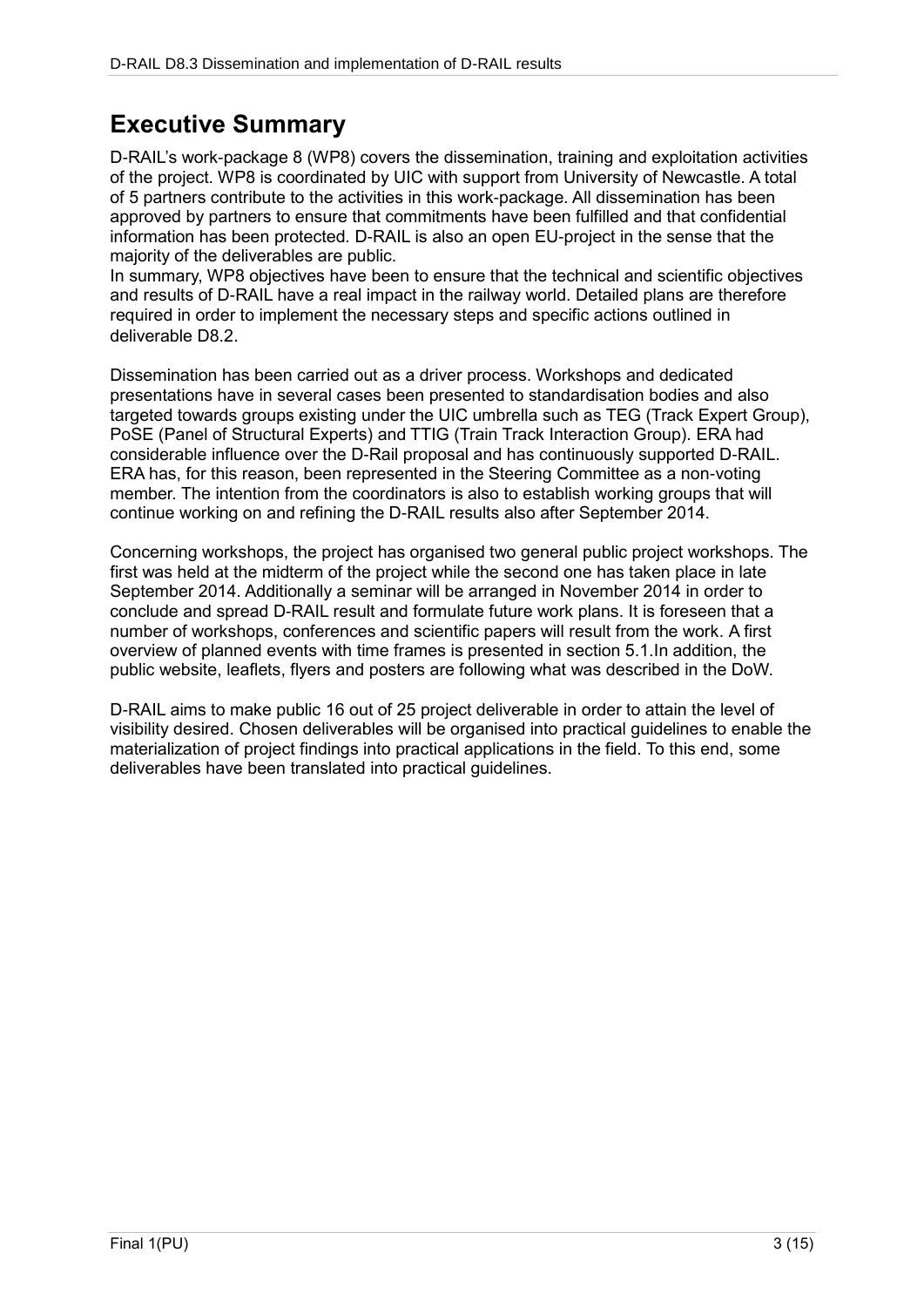## **Table of Contents**

| $\mathbf{1}$ |     |                                                                                     |  |  |
|--------------|-----|-------------------------------------------------------------------------------------|--|--|
| $2^{\circ}$  |     |                                                                                     |  |  |
|              | 2.1 |                                                                                     |  |  |
|              | 2.2 |                                                                                     |  |  |
| 3            |     |                                                                                     |  |  |
| 4            |     |                                                                                     |  |  |
|              | 4.1 |                                                                                     |  |  |
|              | 4.2 | UIC Train Track Interaction Group (TTIG), UIC Track Expert Group (TEG) and Panel of |  |  |
|              |     |                                                                                     |  |  |
|              | 4.3 |                                                                                     |  |  |
|              | 4.4 |                                                                                     |  |  |
| 5.           |     |                                                                                     |  |  |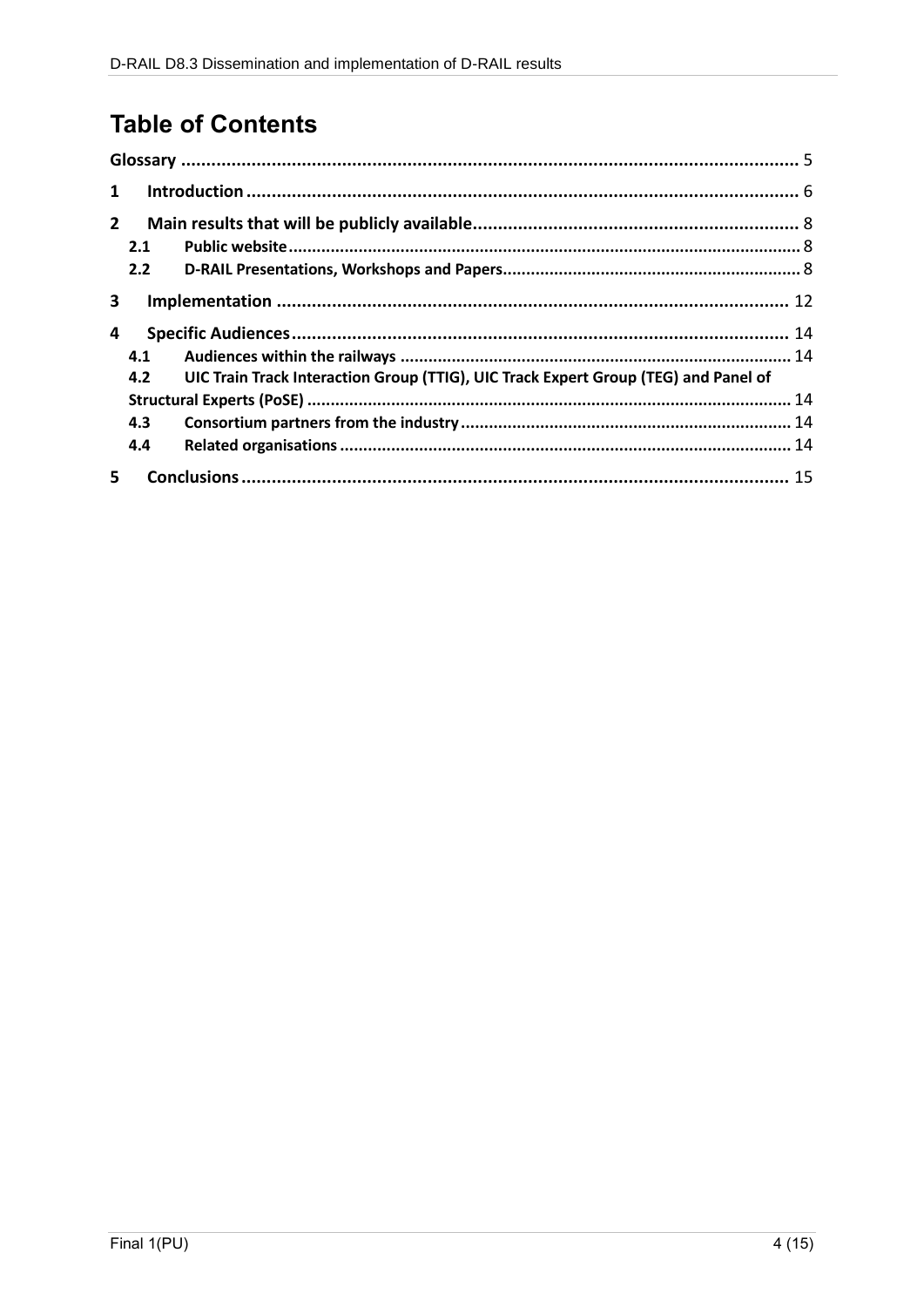## **Glossary**

| <b>Abbreviation /</b> | <b>Description</b>                                                    |  |
|-----------------------|-----------------------------------------------------------------------|--|
| acronym               |                                                                       |  |
| <b>CEN</b>            | European Committee for Standardisation                                |  |
| <b>CER</b>            | The Community of European Railways                                    |  |
| <b>EFRTC</b>          | European Federation of Railway Trackworks Contractors                 |  |
| EIM                   | European Rail Infrastructure Managers                                 |  |
| <b>ERA</b>            | European Railway Agency                                               |  |
| PoSE                  | <b>UIC Panel of Structural Experts</b>                                |  |
| <b>TEG</b>            | <b>UIC Track Expert Group</b>                                         |  |
| <b>TTIG</b>           | <b>UIC Train Track Interaction Group</b>                              |  |
| <b>UNIFE</b>          | The Association of the European Rail Industry                         |  |
| <b>UIC</b>            | Union International des Chemins de Fer (International Railways Union) |  |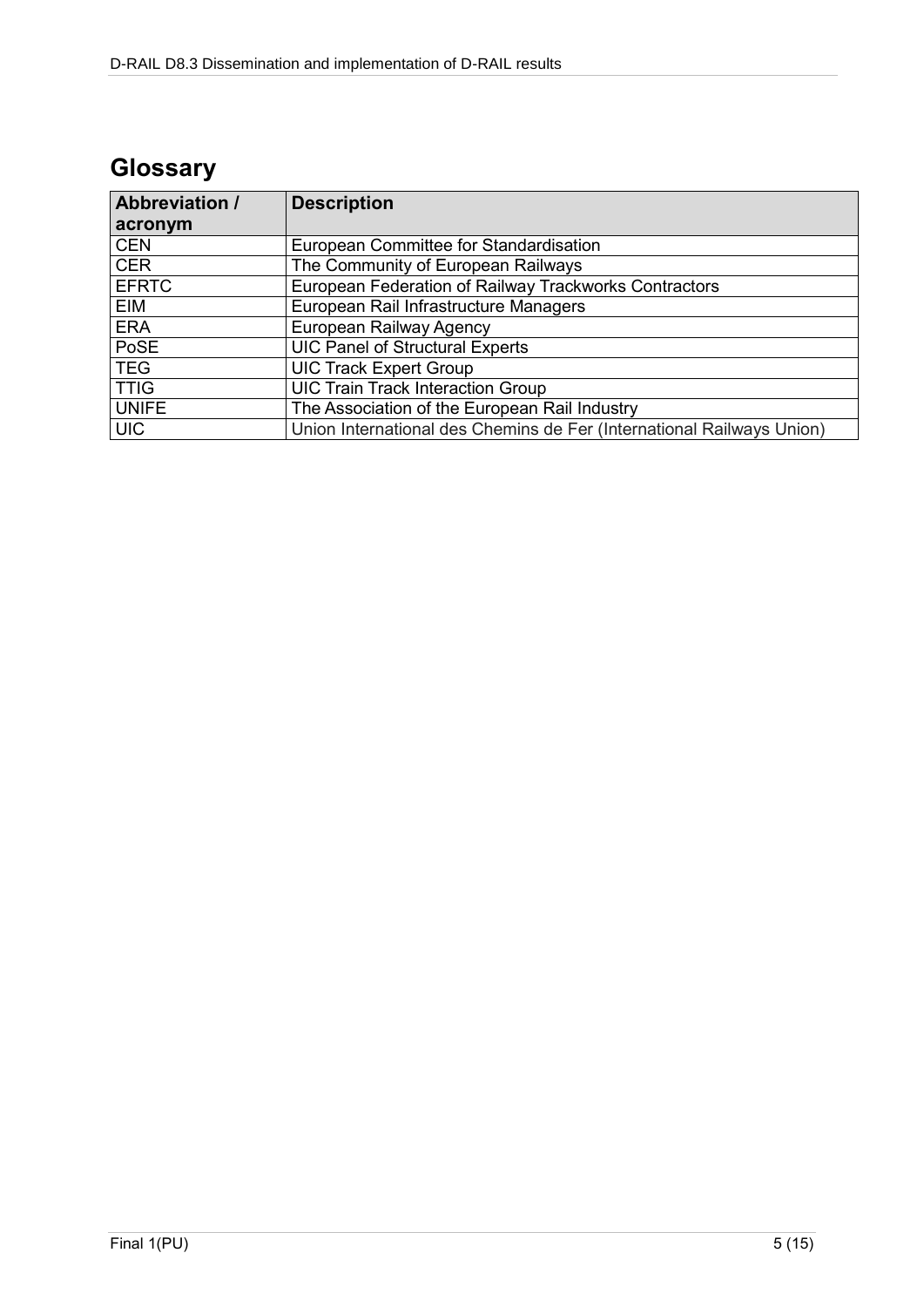### **1 Introduction**

The organization of D-RAIL is shown in Figure 2-1. The dissemination and communication activities in Work Package (WP8) are coordinated by UIC. All partners contribute to the dissemination activities but 5 partners out of the 19 which constitute the consortium of the project have been more deeply involved in disseminating the project:

| Part n° | <b>Short Name</b> | Country   | Person<br>months |
|---------|-------------------|-----------|------------------|
|         | <b>UNEW</b>       | UK        | 2.00             |
| າ       | UIC               | FR        | 5.80             |
| 3       | <b>VUT</b>        | AS        | 1.00             |
|         | <b>CHALM</b>      | <b>SE</b> | 1.00             |
| 5       | <b>MERM</b>       |           | 1.00             |
| Total   |                   |           | 10.80            |

The work is carried out by

- preparing dissemination material,
- **·** implementing dissemination activities,
- **•** representing the D-RAIL project at scientific events
- participating in training events.

The dissemination of D-RAIL has been a carefully planned and driven process. The results are presented to established international working groups during and after the project. At suitable times the project has been presented through workshops and seminars. By working with established UIC groups like TEG (Track Expert Group), PoSE (Panel of Structural Experts) and TTIG (Train Track Interaction Group) D-RAIL is transferring results to standardisation bodies.

In order to achieve this ambition, several deliverables have been prepared and organized as guidelines.

Finally, project results will be made available to the general public with the intent of establishing acceptance over possible changes resulting from the project. However the majority of the dissemination effort will be directed towards the implementation of results through established groups, workshops and training within the industry.



Figure 2-1 General organisation of D-RAIL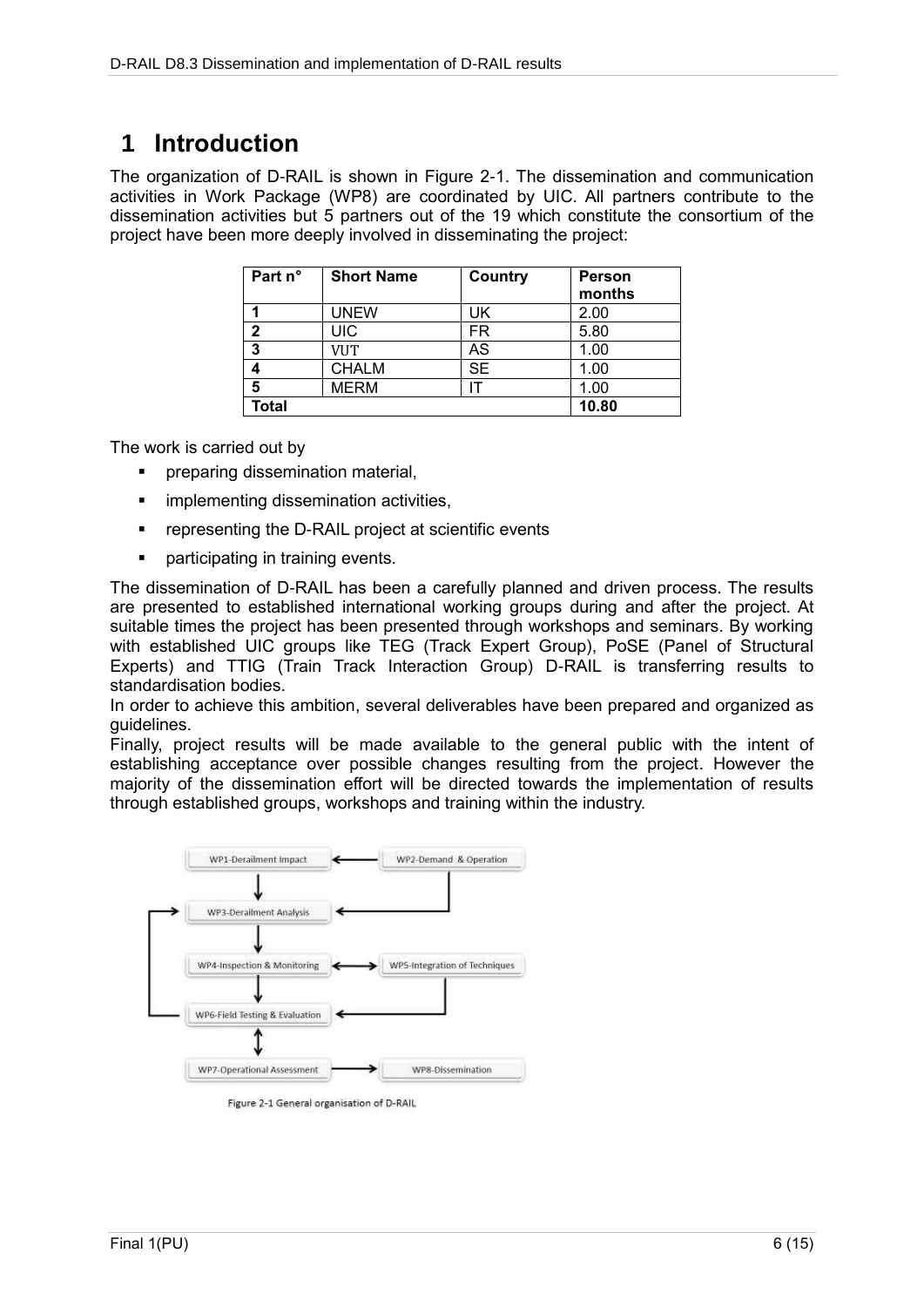Note:

All publications and dissemination material produced by D-RAIL (constituting the foreground to the project) include the following statement to indicate that it was generated with the assistance of financial support from the European Community:

*"The research leading to these results has received funding from the European Community's Seventh Framework Programme FP7-SST-2011-RTD-1 under Grant Agreement n° 285162."*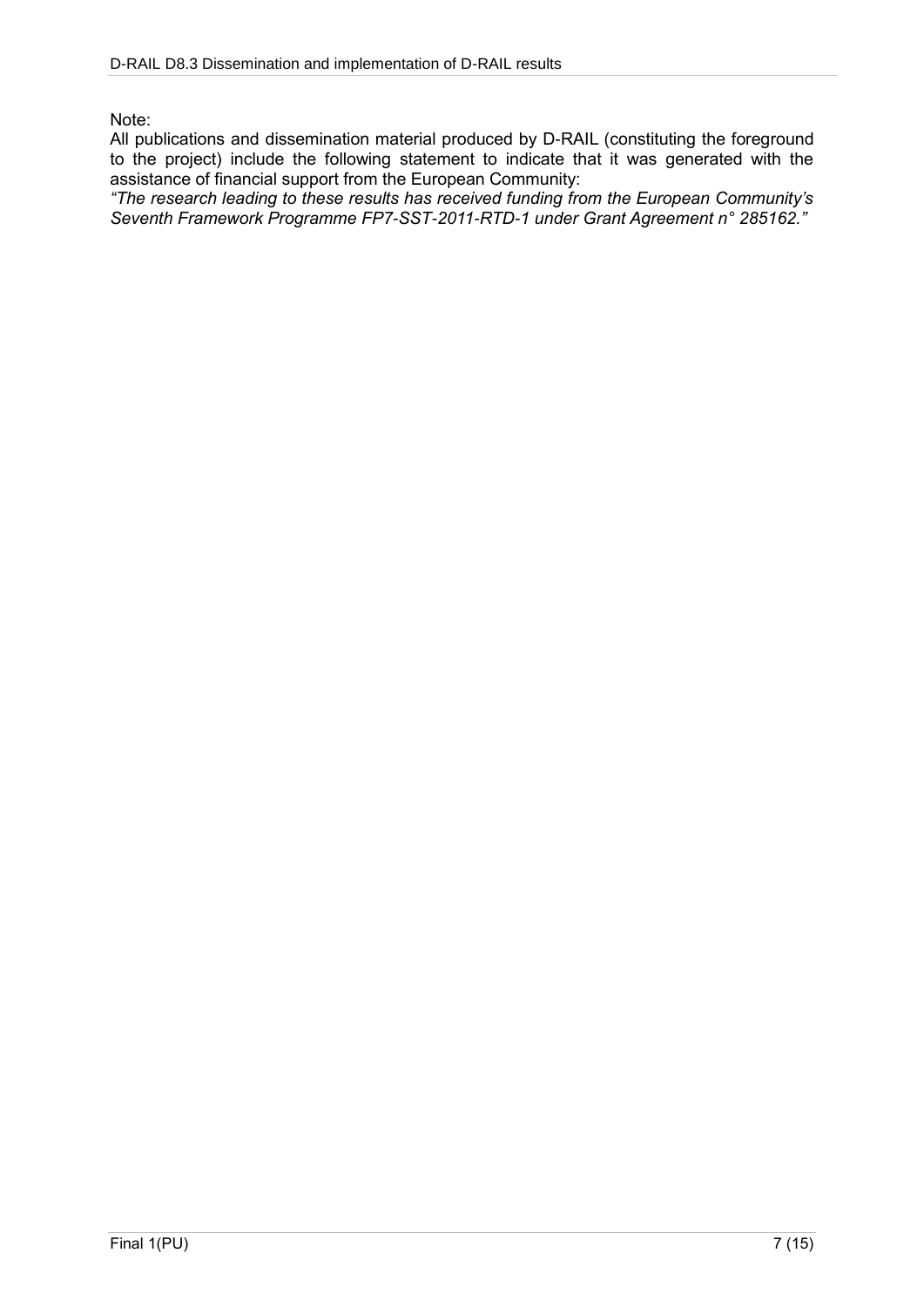### **2 Main results that will be publicly available**

### **2.1Public website**

In D-RAIL the website (http://www.d-rail-project.eu/) was established directly when the project started. It has been updated regularly during the project and will in the end be a complete site where it is easy to reach information and documents.

Under the first headline "About D-RAIL project" you can now find an overview of D-RAIL.

Under "Project partners" you can see who participates in D-RAIL.

Under "Result" you can download all public deliverables.

Under "Work Plan" you can get a short explanation about the different WPs and how they are linked together.

Under "Contact" you can get information about the contact persons.

Finally under "Members Area", there is a link to the project internal collaborative platform where all documents are stored (both administrative and technical). A password is needed to get access to that platform.

The website will be kept in its present form for at least six years.

### **2.2 D-RAIL Presentations/paper titles and Workshops**

#### **2.2.1 Promotion and presentation of D-RAIL at INNOTRANS 2012 in Berlin 18 September 2012**

University of Newcastle presented D-RAIL in their exhibition case at INNOTRANS with support from some D-RAIL participants

#### **2.2.2 D-RAIL presentation on an ERA seminar in Lille, France 25 September 2011**

D-RAIL was presented to ERA on a seminar where the background to ERA's initiative was presented. D-RAIL is seen as a long-term project while short- and medium-term actions were presented.

#### **2.2.3 D-RAIL Kick Off at UIC in Paris 10-11 October 2012**

D-RAIL had an open Kick Off with a mixture of participants and other participants, mainly from UIC members.

#### **2.2.4 Expertise Development Platform, PKP HQ Warsaw, Poland. 17 November 2011**

Björn Paulsson made an overall presentation of D-RAIL to the UIC group "Expertise Development Platform". They have an important role among the railways since they represent the training centres of the railways. These training centres have an important role as most railways are large organisations that are widely spread over the countries.

#### **2.2.5 D-RAIL presentation to ERRAC in Brussels 31 May 2012**

D-RAIL with focus on WP1 was presented to ERRAC in Brussels 31 may 2012 according to an earlier agreement. The presentation was done by Björn Paulsson UIC and Gordana Vasic UNEW who presented the result of WP1 according to the DoW.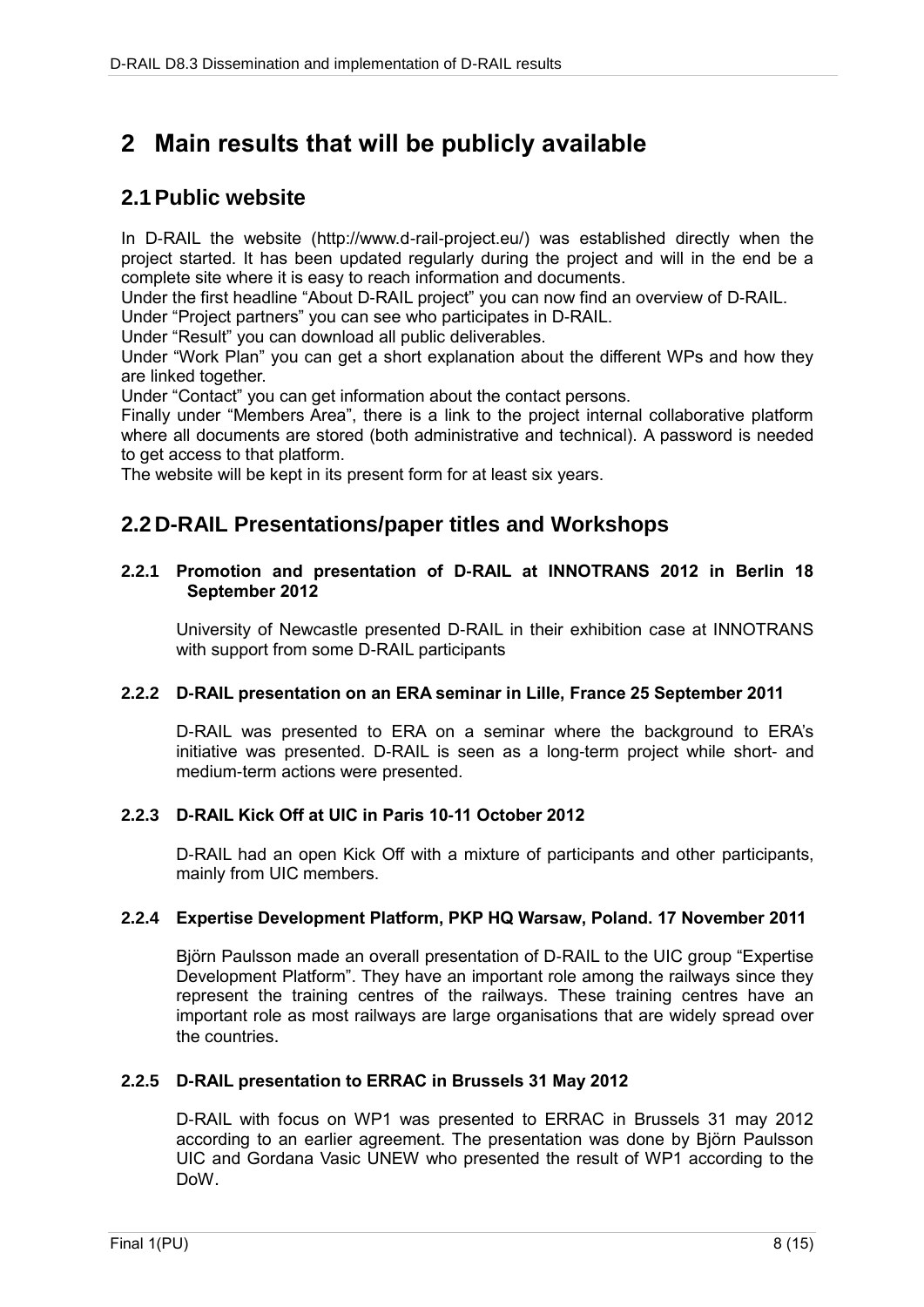#### **2.2.6 D-RAIL presentation to an ERRAC WP04 Final Workshop on Railway Safety and Security at UIC in Paris, 12 July 2012**

Björn Paulsson presented D-RAIL to an ERRAC WP04 Final Workshop on Railway Safety and Security.

#### **2.2.7 D-RAIL presentation at Railcon conference in Nis, Serbia 4 October 2012**

D-RAIL was presented with papers and fliers at the Railcon conference in Nis, Serbia 4 October 2012 by University of Newcastle.

Paper and presentation title:

*"Development of the Future Rail Freight System to Reduce the Occurrences and Impact of Derailment"*

#### **2.2.8 Key Note presentation at the Nordic Railway Research seminar in Tammsvik, Stockholm, 3 November 2012**

The Nordic Railway Research seminar is a seminar that is carried out every second year. On the event 2012 Björn Paulsson held a Key Note presentation. Presentation title:

*"D-RAIL an EU-project to reduce derailments in a cost efficient way."* 

#### **2.2.9 Presentation to the two UIC groups Track Expert Group (TEG) and Panel of Structural Experts (PoSE) at UIC in Paris 30 January 2013**

D-RAIL presented at the annual meeting with TEG and PoSE.

#### **2.2.10 Midterm Workshop at UIC in Paris 16 April 2013**

The Midterm Workshop of D-RAIL took place at UIC in Paris 16 April 2013. It was open with a mixture of participants and others mainly from UIC members.

#### **2.2.11 A D-RAIL training session at TEG meeting in Eslöv, Sweden 8 October 2013.**

A training session on D-RAIL WP3 was held on the TEG meeting in Eslöv, Sweden 8 October 2013. A more detailed presentation was asked for by the TEG. This evolved to a training session.

#### **2.2.12 Presentations at WCRR in Sydney, Australia 25-27 November 2013**

University of Newcastle made three oral presentations and a poster in relation with D-RAIL work and results at WCRR in Sydney, Australia 25-27 November 2013.

Presentations' titles:

*"Holistic overview of freight train derailments in Europe: causal and impact analysis"*

*"Investigation and guidelines on use of monitoring technologies for preventing and reducing the occurrence of freight train derailments"*

*"Triple rail freight demand by 2050 in EU27- realistic, optimistic or farfetched imagination?"*

Poster title: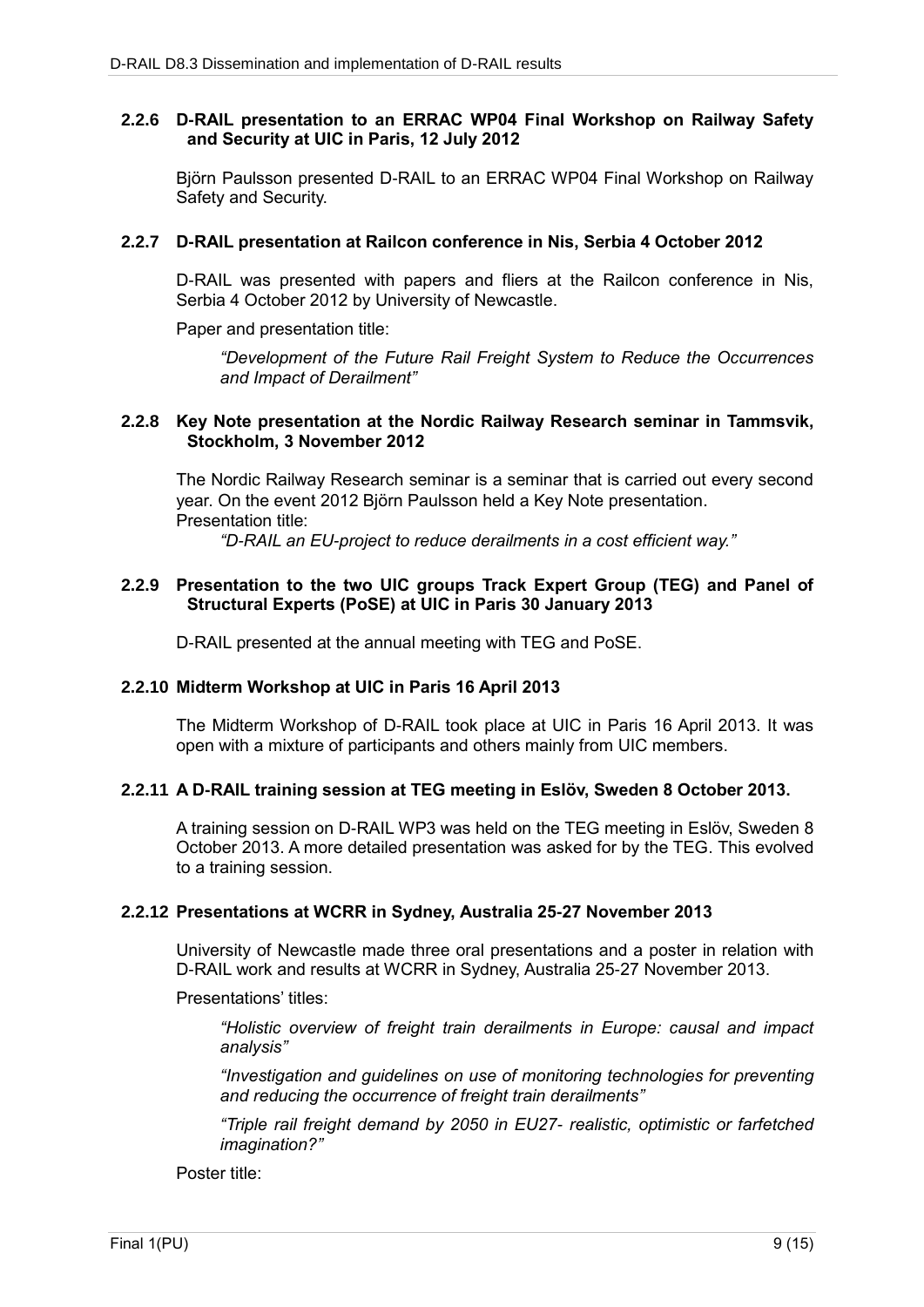*"Types of rolling stock in 2050 in EU27 to meet Transport White paper 2011 target"*

#### **2.2.13 Oral presentations at TRA2014 in Paris 14 April 2014**

University of Newcastle made two oral presentations in relation with D-RAIL results at TRA2014 in Paris.

Presentations' titles:

*"What mitigation technique should be implemented to reduce freight vehicle derailments by 2050"*

*"Overview of freight train derailments in the EU. Causes, impacts, prevention and mitigation measures"*

#### **2.2.14 Interaction with HRMS project including workshop in Paris June 5–6**

In order to translate findings from D-RAIL's WP3, there has been a strong interaction with the UIC-led HRMS (Harmonization – Running Behaviour and Noise on Measurement Sites) project. A number of workshops have been including in Paris June 5–6 where Wolfgang Zottl of ÖBB and Anders Ekberg of Chalmers presented key results from D-RAIL WP3 and how these have been translated to operational guidelines to the UIC Train Track Interaction Group.

#### **2.2.15 Final D-RAIL workshop in Berlin 22 September 2014**

A final workshop of D-RAIL was held in Berlin 22 September 2014 where the main results of the project were presented.

#### **2.2.16 Key Note presentation at the Nordic Railway Research seminar in Bergen, Norway, 15 October 2014**

At the Nordic seminar 2014, Anders Ekberg of Chalmers gave the keynote presentation "Scientifically based limits for wheel loads: Approach, recommendations, consequences", which outlined some of the key results from D-RAIL WP3.

#### **2.2.17 The 2nd Workshop of Ballasted Track between Japan and the United Kingdom, Edinburgh, 16th October 2014**

University of Newcastle presented partial D-RAIL results, with focus on WP1, 2, 4 and 6 results. The workshop was attended by participants from academia and research organisations, as well as industry.

Presentation title:

*"Freight train derailments in the EU. Causes, impacts, prevention and mitigation measures"*

#### **2.2.18 Presentation at RRUKA's 3rd Annual Conference, London, 5th November 2014**

University of Newcastle will present partial D-RAIL results, with focus on MERMEC prototype technology tested in the UK. The conference is to be attended by participants from academia, research organisations, industry, and RUs.

Presentation title: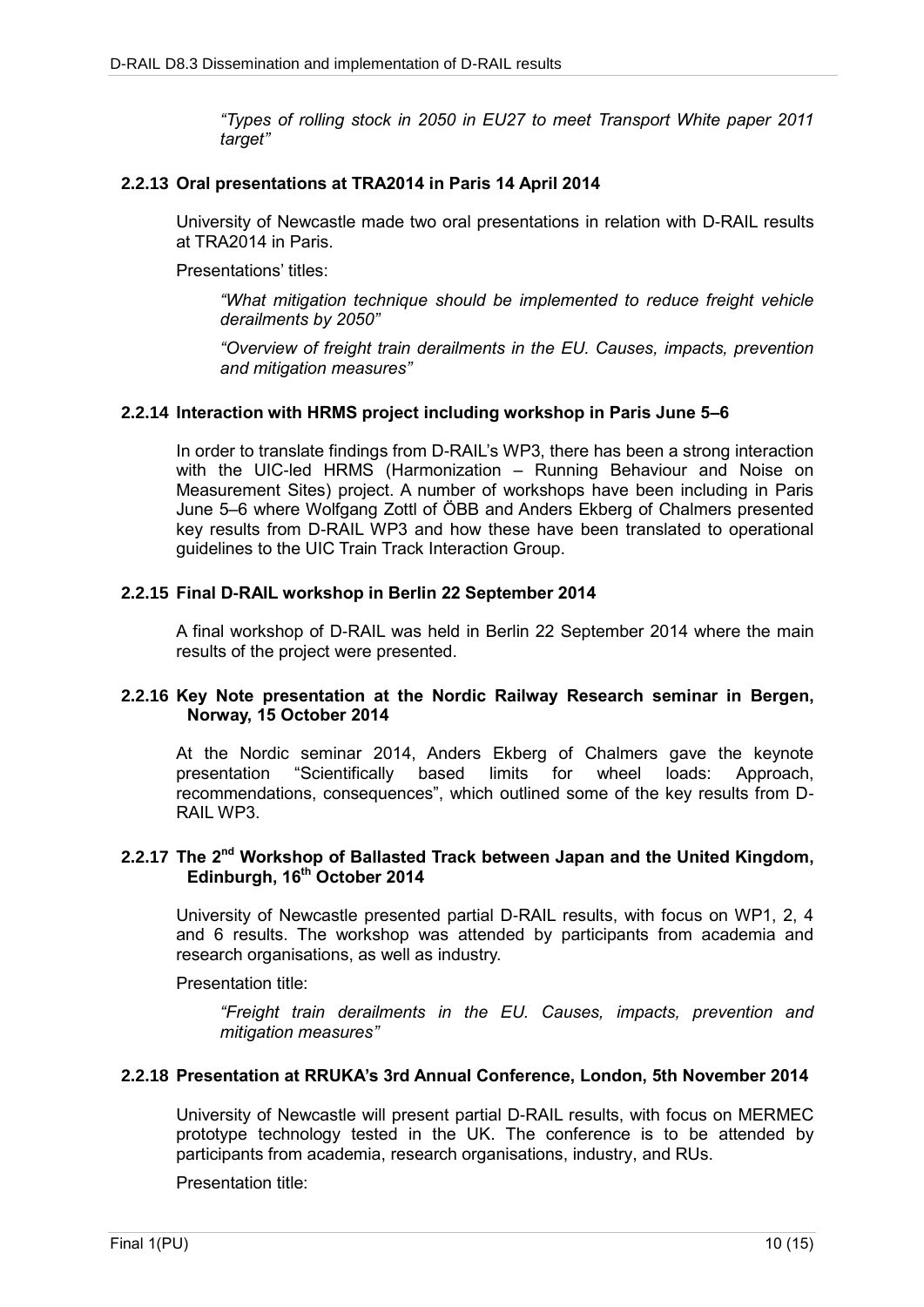*"Development and testing of wheel checker for derailment prevention"*

#### **2.2.19 Final D-RAIL seminar in Stockholm 12 November 2014**

Since many of the deliverables where produced at the very end of the project, no final conclusions could be drawn on the final workshop in Berlin. For this reason, and due to the high potential of the D-RAIL results, it was decided to arrange a final D-RAIL seminar in Stockholm 12 November 2014. On this seminar ERA made a keynote presentation on ERA's general view on derailment development and activities to reduce derailments and how the results from D-RAIL fit into this picture. Further, future dissemination and implementation activities were discussed and decided at the seminar as outlined in the next chapter.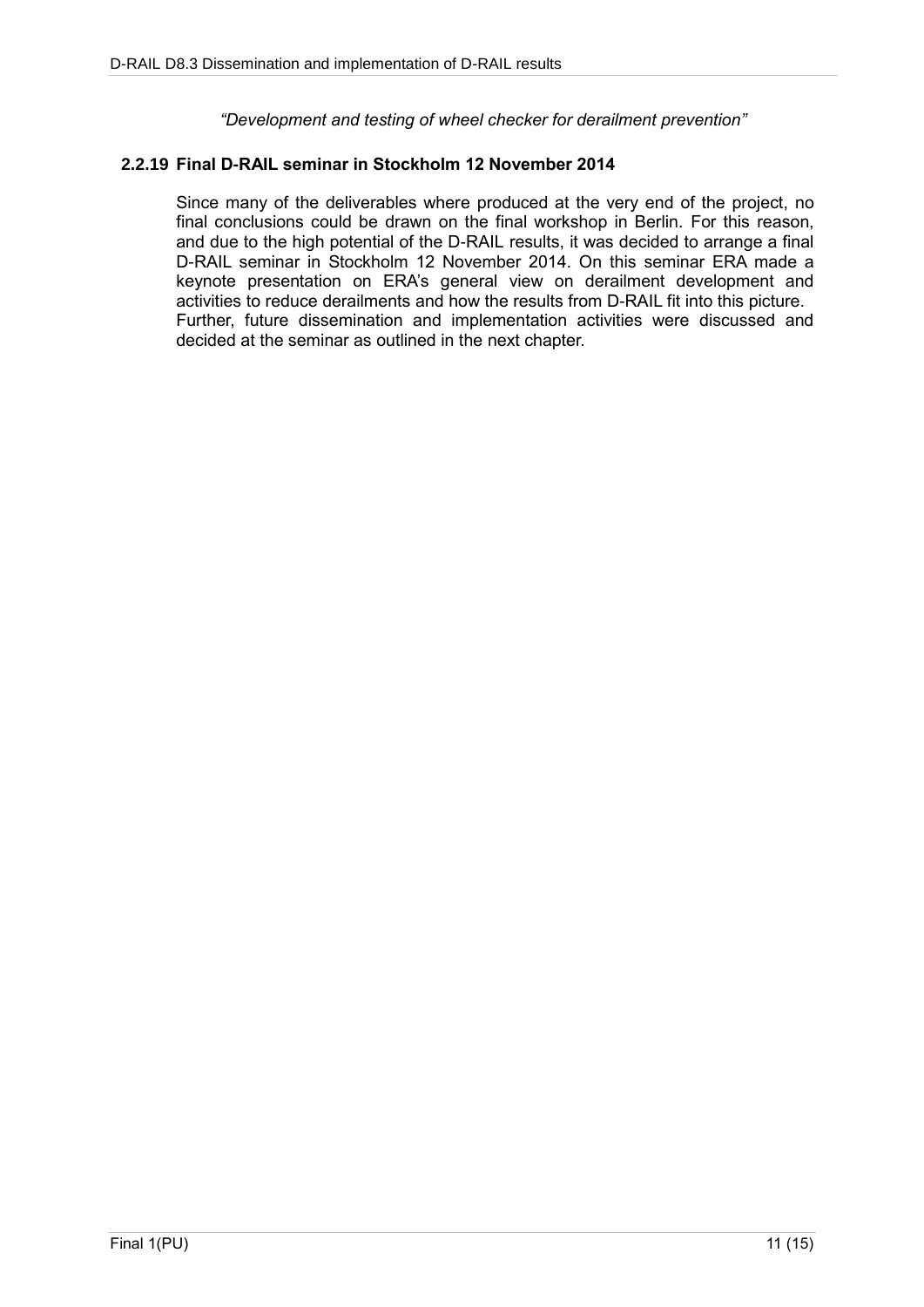### **3 Implementation**

The most important outcome from WP1 and WP2 is input to other WPs in D-RAIL. Some output can be used directly like the data on number and causes of derailments. These findings can be exploited in further studies and as input and statistics. Data and methodology to assess the impact of derailment can be used by ERA and IMs. There are also recommendations on regulatory framework and procedures that can be useful for ERA and IMs.

The result from WP3 is three reports namely:

D3.1 – Report on analysis of derailment causes, impact and prevention assessment, 86 pages

D3.2 – Analysis and mitigation of derailment, assessment and commercial impact, 301 pages

D3.3 – Guidelines on derailment analysis and prevention, 28 pages.

The result has been used as input to several WPs. They will also be used as standalone documents.



In the picture above you can see the three deliverables D3.3 is a guideline with only 28 pages and easy to read wile D3.2 is a deeper technical deliverable. These deliverables have been externally reviewed the UIC group TEG. By doing this we paved for implementation.

In WP4 two questions have been looked at namely:

What functions in existing systems require further development and what functions in existing systems are missing? These have been identified and solutions proposed. Then three monitoring equipment have been tested in WP6 to verify functions. Of course the industry will implement the result on their equipment. In the diagram below the workflow is shown.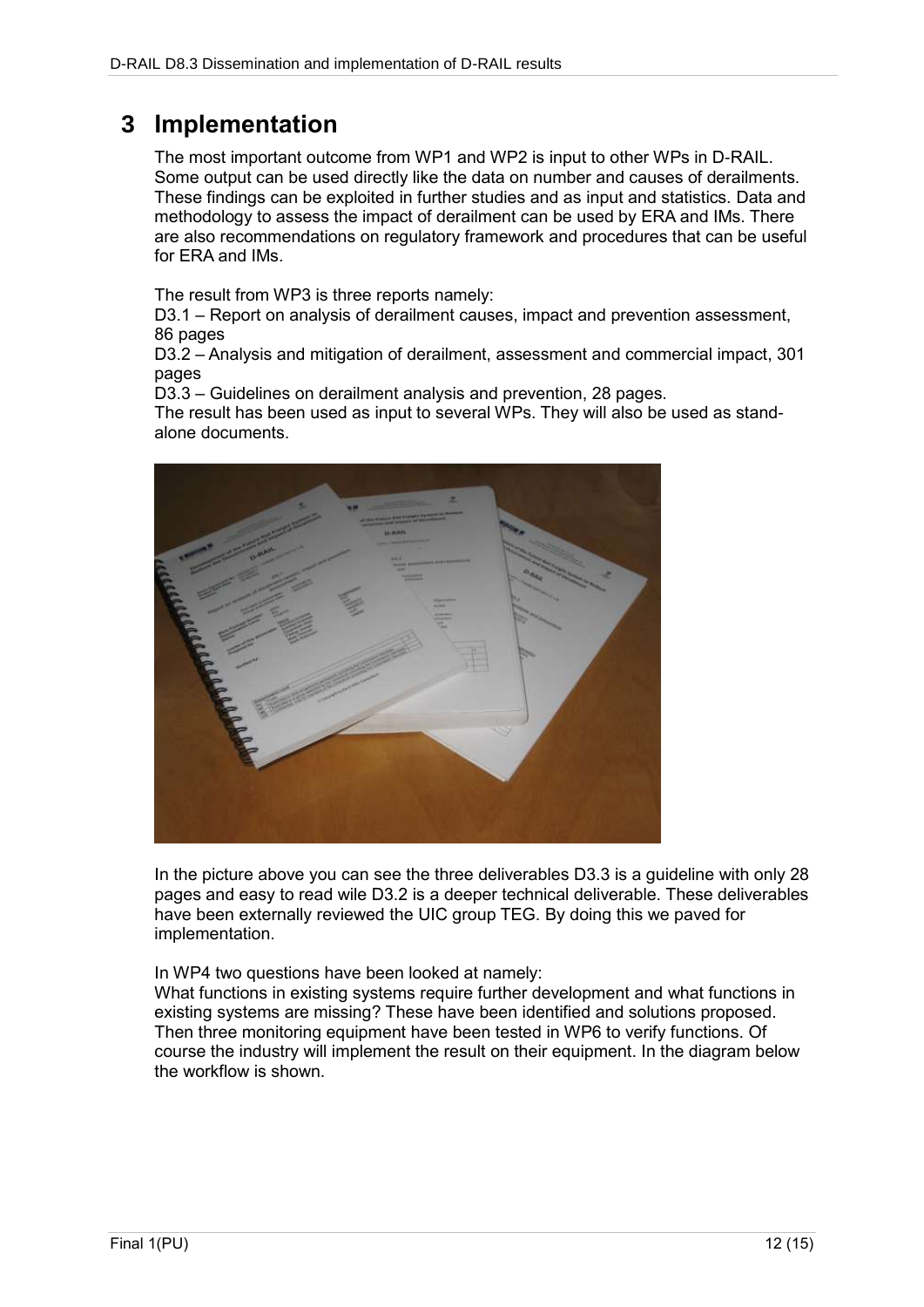

In order to use the findings from D-RAIL and implement the result in a good way a special seminar was arranged in Stockholm 12 November 2014. At this seminar it was proposed, in the short term, to carry on with work in the following three areas:

- Hot Axle Box Detection (HABD)
- Axle load checkpoints (ALC)
- Track geometry measurement system (TGMS).

This is based on the conclusions from WP7 and deliverable D7.4.

At the final seminar of D-RAIL in November 12, 2014, it was proposed to investigate the possibility to bring findings from D-RAIL in to Shift2ail/Horizon 2020. This would provide a long-term solution to assure that results from D-RAIL are implemented when suited. It also allows for results that are not fully implementable at the moment to be adopted in future research projects.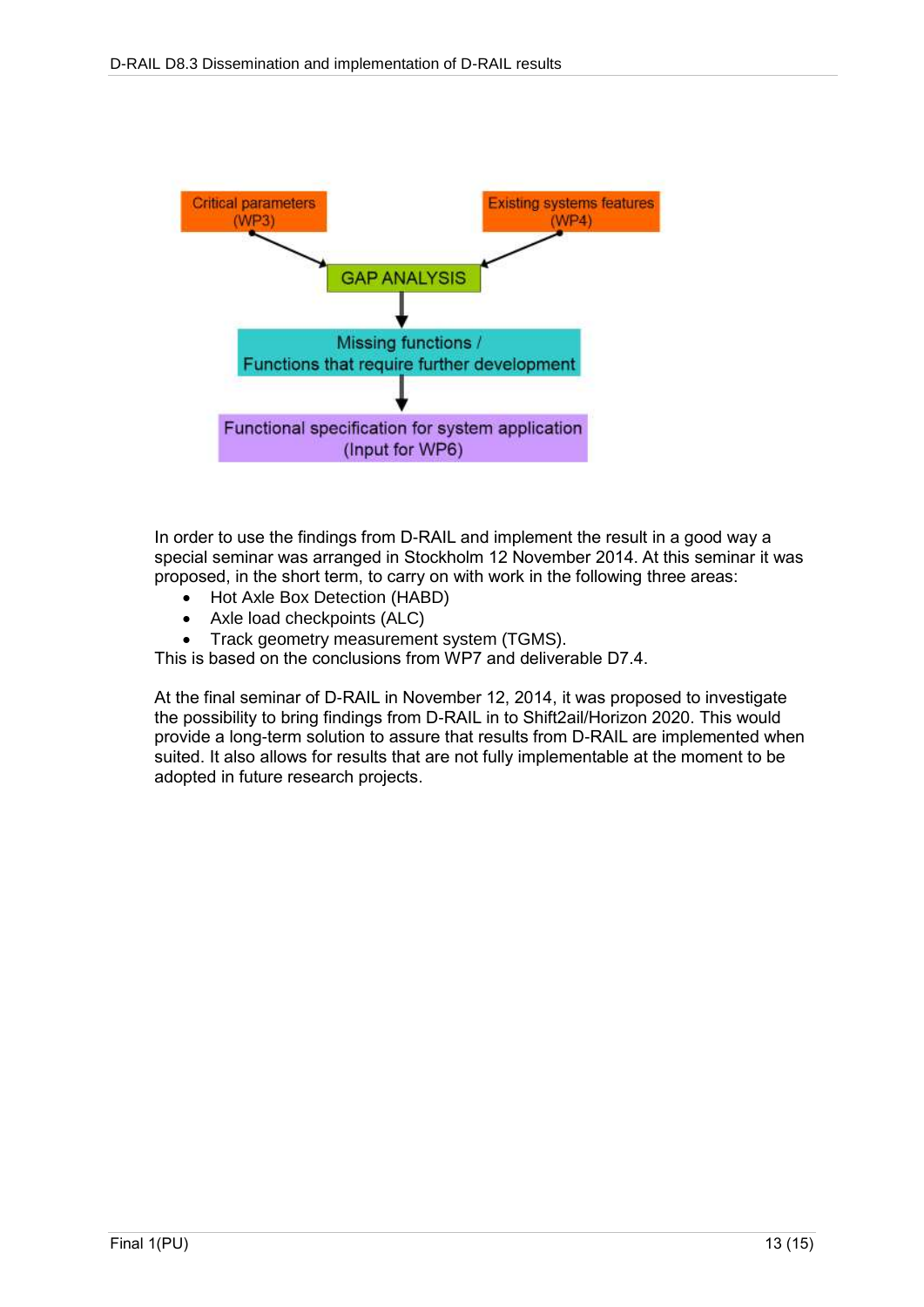## **4 Specific Audiences**

### **4.1 Audiences within the railways**

Within the railway sector two target audiences can be identified:

- Top management (both business and technical) who will receive the high-level summary material that has been produced at the end of the project.
- Managers, including high-level engineers who make decisions about what to use on the railway. This is the key audience for D-RAIL, as they ultimately are potential users and implementers of D-RAIL guidelines and recommendations.

### **4.2 UIC – Train Track Interaction Group (TTIG), Track Expert Group (TEG) and Panel of Structural Experts (PoSE)**

The objective has been to continuously inform the UIC experts about targeted project results in order to gain their support for the next step of implementing the project results. D-RAIL has provided representation at these group meetings to encourage the exchange of ideas and information to benefit the project.

As one example of successful cooperation, the HRMS project could be mentioned. Here the D-RAIL partners UIC, ÖBB, SBB, Trafikverket and Chalmers have been involved. This has facilitated the inclusion of D-RAIL results into the specification of limit levels of operational wheel loads and vehicle identification. As a result key D-RAIL results are a good way towards widespread implementation already at the end of the project. Further, it allowed for suggested operational regulations to account for the very latest scientific progress. In all this proved to be a true win-win situation.

### **4.3 Consortium partners**

For obvious reasons this deliverable can only report on samples of external dissemination activities. In addition each consortium partner will have internal and external dissemination activities where D-RAIL results are communicated, analysed and progressed. Often this is in a form where D-RAIL results are put in context to other activities of the consortium partner.

To give just *one* example from *one* partner, the centre CHARMEC at Chalmers has presented their work in D-RAIL at internal (but open) seminars at three occasions. The seminars featured also other research projects, which put the D-RAIL research in context. It could be noted that these seminars were attended by representatives from most of the Swedish railway sector including infrastructure managers, operators and industry.

In the same manner it is obvious for industrial partners to incorporate D-RAIL results e.g. in product presentations for potential customers. Further, infrastructure manager partners have taken up the INNOTRACK results in their evaluation and progress of operational practices.

### **4.4 ERA and UNIFE**

D-RAIL has already from the onset of the project acknowledged that ERA and UNIFE are key organisations for the implementation of results. Motivated by this, both ERA and UNIFE have been continuously informed on results and are both members of the D-RAIL Steering Committee. In addition ERA was invited as keynote speaker on the final seminar to elaborate on how the D-RAIL results fits into ERA's work towards derailment prevention.